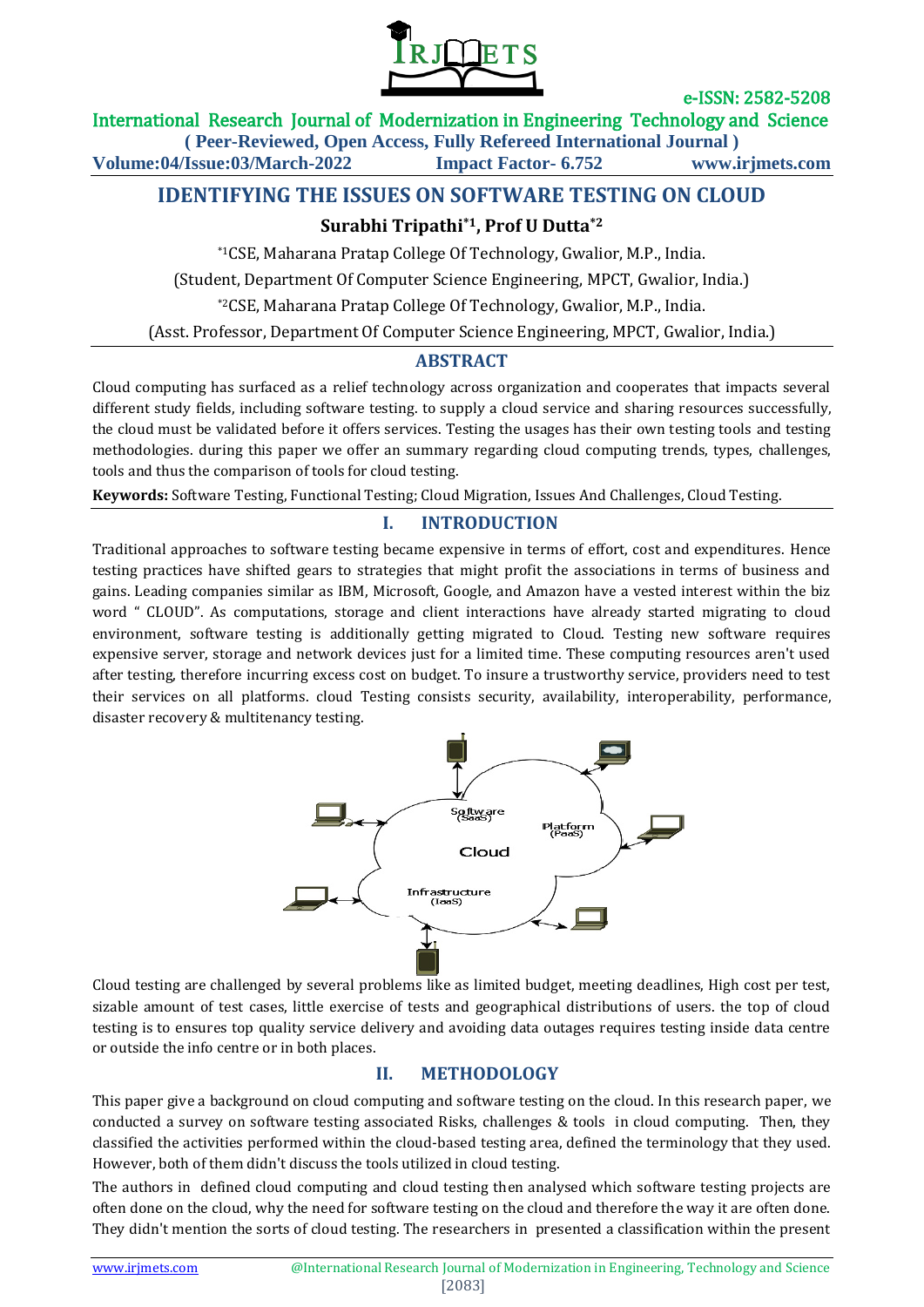

#### International Research Journal of Modernization in Engineering Technology and Science **( Peer-Reviewed, Open Access, Fully Refereed International Journal )**

**Volume:04/Issue:03/March-2022 Impact Factor- 6.752 www.irjmets.com**

research studies and investigated the correlation of software testing with different deployment models of cloud computing. They believed that interoperability testing presents opportunities for further research while acceptance testing has not been studied thoroughly intrinsically must be structured so on take advantage of the cloud. Defined cloud testing, enumerated on cloud testing environment and sorts of cloud testing, why cloud testing is required and tools for completing testing on the cloud. They also elaborated on the challenges of testing on the cloud; however, they didn't suggest ways of overcoming the challenges. It's observed that in the last years several well-founded studies that approach solutions and means to automate and accelerate the software testing process are developed . Nevertheless, because the computer systems grow larger and more complex, software testing requires more effort. Various automatic distributed software testing systems or large scale systems are proposed in recent years, since this system exploits the characteristics of wide parallelism and extensive heterogeneity of environments so as to limit the consequences of the event environment on the test results . Some studies that relate to our solution are discussed below. The authors in gave a fast review of cloud testing techniques. The authors also mentioned about what cloud computing is and what are cloud testing challenges. They made a comparison between cloud testing and traditional software testing. Here in this paper it is summarized and compared some different tools and solutions that support the cloud testing approaches. Some researchers focused on the challenges of cloud testing. This explains some challenges with cloud testing as security and integrity of testing data, understanding and interpreting test results and selecting testing tools. This study also highlighted the recent cloud testing architecture, tools and research issues.. Assert that software testing are often deemed as a service rather than be seen as a line of responsibility in software development. they're of the view, TaaS has two major aspects: a service to developers and a service to end-users. In their study, we have discussed software testing as a service from software quality assurance view.

#### **III. TESTING CHALLENGES**

#### **3.1. Creating Test Environment**

For On Demand Testing For an on demand testing service, what are the steps to be taken to make a testing environment which is systematic or automatic? although this technologies in cloud support instinctive delivery of needed computing resources for each Software as a Service (SaaS) or for an application within the cloud, for fixing the needed test domain during a cloud there are not any carrying solutions to help engineers employing a beneficial way.

#### **3.2. Security Measures of Testing**

In current script, software testing is been converting to a profound content with lot of openqueries. Meanwhile security come a most vital demand within the clouds and security services converted into a mandatory measure in present Software as a Service (SaaS) and cloud technology, the issues and challenges in security validation and quality assurance for SaaS and clouds got to be alliance by the architects.

## **3.3. Integration Testing**

Even though we saw various articles describing software integration testing problems and schemes, but not enough research outcomes are there within the real engineering system. The main cause is that the present software and mechanisms created without permitting technology and solution to assist organized software integration. During a cloud organization, engineers needed to be affect combination of varied SaaS and applications inside and out of doors clouds during a black-box sight counting on the offered APIs and connectivity protocols.

#### **3.4. Regression Testing**

The regression testing issues and challenges caused by software changes and bug-fixing must be addressed the by on- demand software validation in clouds. The multi-tenancy attribute of clouds might origin the difficulty to place on this explorated add cloud testing, particularly for on- demand software regression testing service each and each time software is modified. In added, we also lack of dynamic software validation approaches and results to deal with the dynamic features of SaaS and cloud

# **IV. RISK ASSOCIATED WITH CLOUD MIGRATION**

Even though cloud testing is interesting and presents a really easy and economical way of testing software, some implicit threats are associated with it. It includes.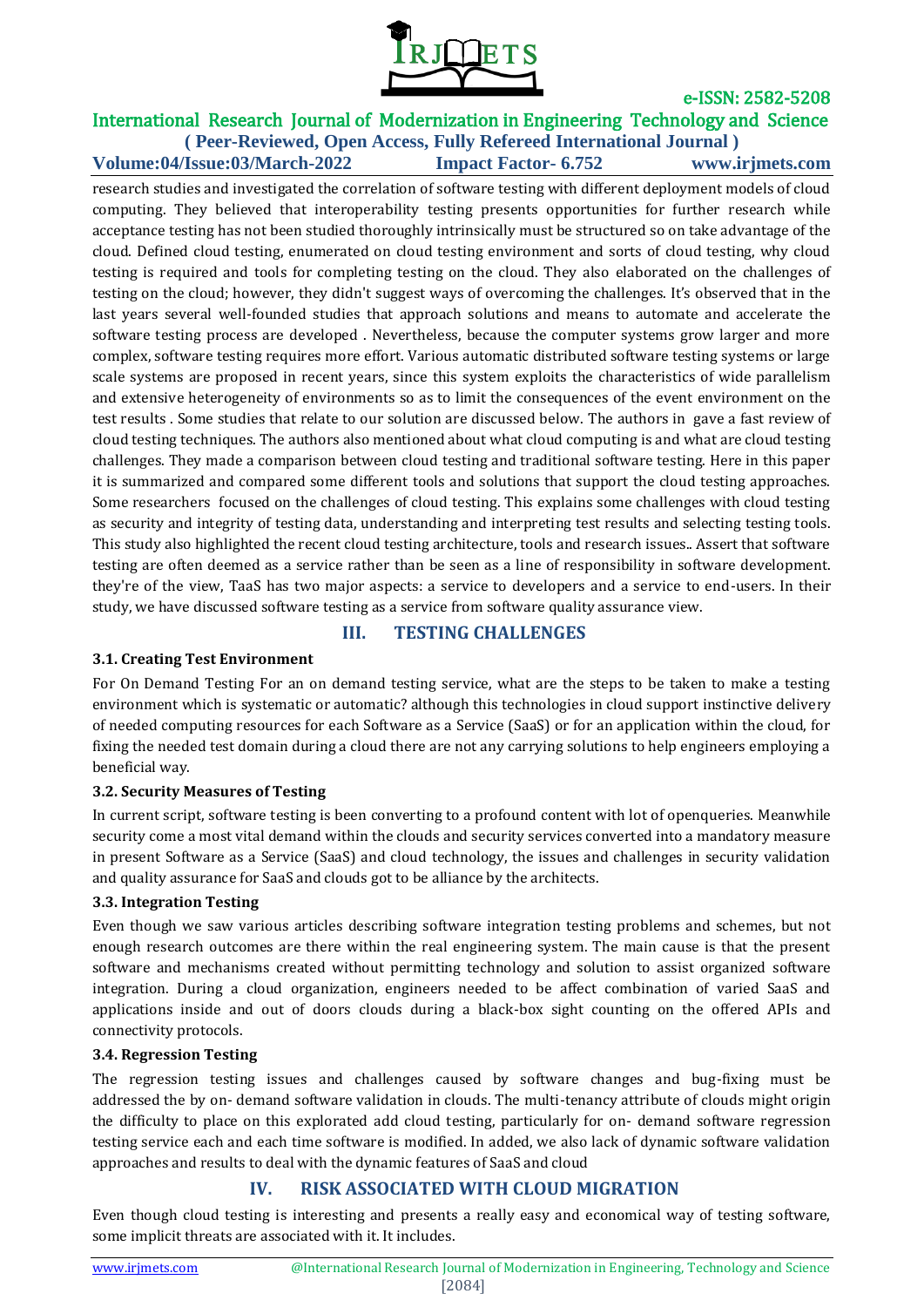

#### International Research Journal of Modernization in Engineering Technology and Science **( Peer-Reviewed, Open Access, Fully Refereed International Journal )**

**Volume:04/Issue:03/March-2022 Impact Factor- 6.752 www.irjmets.com**

- 1) Lack of Standards Vendors of public clouds earlier have their architecture, infrastructure and functional procedure with support for a limited interoperability, which produces big problems for organisations when migrating to the cloud. This is as a result of lack of unified standardisation to integrate public cloud resources with internal data centre of organisations.
- 2) Security of data is the most important concern of the public cloud. Since cloud testing takes place over the internet, attack (s) may happen (13). The way a software comes to its logical information and other backend procedures will be logged-in during the test; this makes that information vulnerable to leak either by the staff of the cloud handing company or by external attackers.
- 3) Performance Since numerous users share public cloud, there could be a time when a user has to stay for the needed bandwidth that's being used by another user. Occasionally there could be disturbance of service due to network failure or maintenance by the service provider.
- 4) Architecture In some cases, some providers offer limited services like storage, configuration, technology, network and bandwidth; this creates lots of difficulties when running real- time test.
- 5) Operation unsuitable usage of the cloud testing environment can increase cost, like indiscriminate encryption of data as this will consume more CPU and memory usage, which in turn translates to cost.

# **V. RELATED WORK**

There is a vast amount of literature regarding software testing migration from on-premise to the cloud and testing cloud services. However, to best of our knowledge, there is no comprehensive literature review that can categorizes existing body of work according to problem and solution domains. There have been previous research done in identifying issues for software testing on the cloud . These works are based on a surveys conducted with industry people, in which issues are categorized from the application perspectives. The analysis of this survey reveals that the requirements and real challenges faced on migration their testing on cloud from the industry practitioners viewpoint

# **VI. CONCLUSION**

In upcoming years cloud computing is emerging in IT industry the real opportunity to cut cost of test environment in public private and hybrid environments or community clouds lies in both their management and maintenance before deploying the cloud its essential that cloud application is thoroughly tested. Though we are in starting stage of cloud testing we have identified some of the challenges through the analysis based on research papers. Based on the challenges we are planning to build a new testing framework in future to test a cloud. Cloud computing is under constant evolution, thereby continuously bringing new opportunities and challenges to the computing services, software testing included. Software testing on the cloud is active and will continue to be an active research area in the near future. This paper gives a brief explanation of Cloud computing, discusses what software testing on the cloud is all about, why it is needed, challenges associated with it, tools for the testing and few research gaps concerning testing on the cloud have been identified in the literature. Lots of concerns were identified in this paper, like the quality and security of the software being tested on the cloud. Quality of software is a subjective attribute due to varying user expectations; therefore, there is a need to develop a methodology that will guarantee the quality of overall testing on the cloud. Security, on the other hand, is very vital in today's computing services as cloud computing is gaining more momentum, as Software Testing On the Cloud.

## **VII. REFERENCES**

- [1] T. P. Srivastava and R. Khan, A Review Paper on Cloud Computing, Volume-8, Issue-6. International Journals of Advanced Research in Computer Science and Software Engineering, 2018.
- [2] A. D. Rashid and D. Ravindran, A Comprehensive Study on Cloud Computing Paradigm, Vol. 7- Special Issue 4. International Journal of Advance Research in Science and Engineering 2018.
- [3] Peter Mell and Timothy Grance. The NIST definition of cloud computing (draft) recommendations of the national institute of standards and technology. NIST Special Publication, 145(6):7, 2011.
- [4] Batra Radhika and Sharma Naveen. Cloud Testing: A Review Article. Volume-3, Issue-6 page 314-319
- [5] International Journal of Computer Science and Mobile Computing, 3(6), 2014.